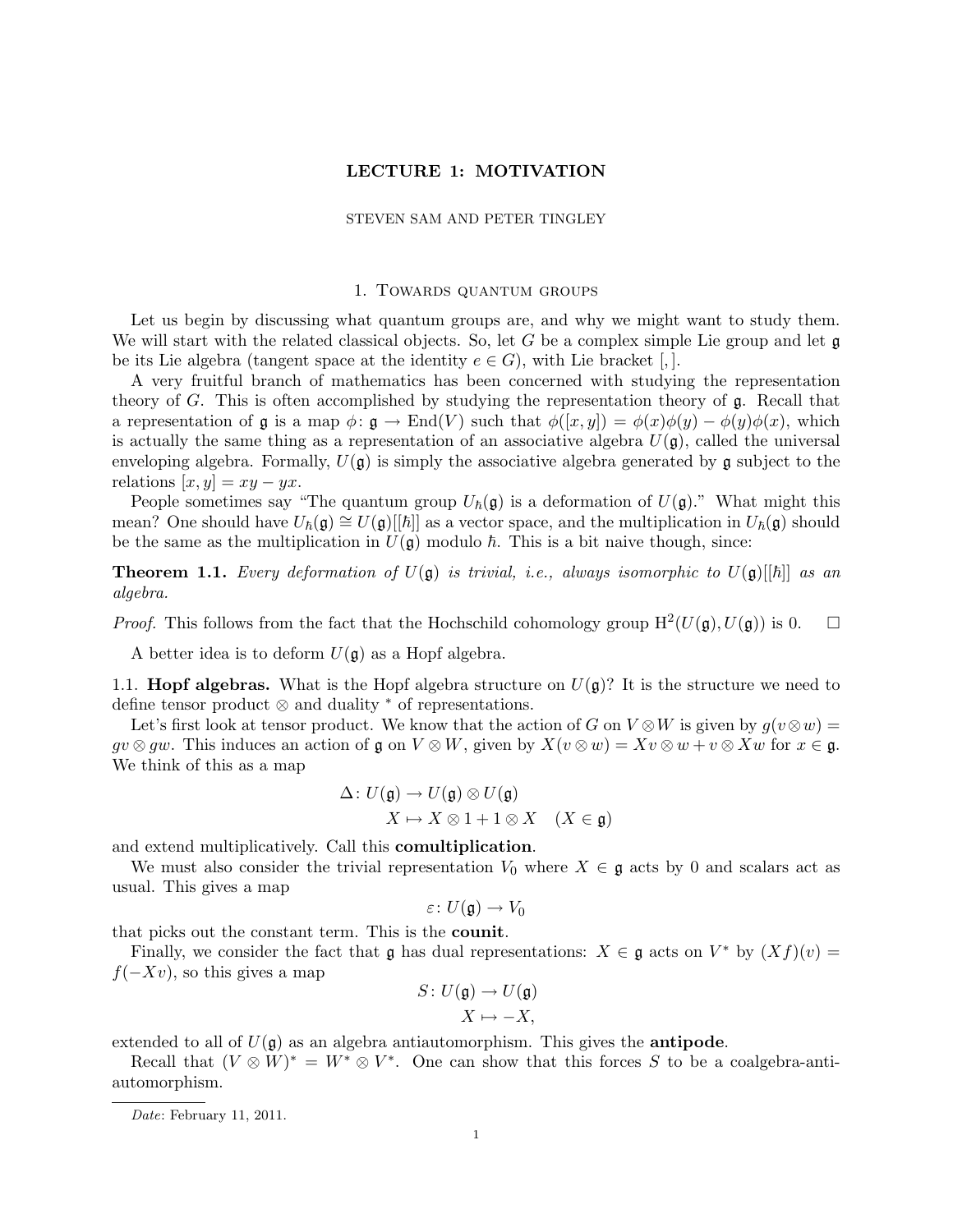**Definition 1.2.** A Hopf algebra over a field F consists of the data  $(H, m, \iota, \Delta, \varepsilon, S)$ , where H is a vector space,

$$
m: H \otimes H \to H
$$

$$
\iota: F \to H
$$

$$
\Delta: H \to H \otimes H
$$

$$
\varepsilon: H \to F
$$

$$
S: H \to H
$$

such that

- $(1)$   $(H, m, i)$  is an algebra,
- (2)  $(H, \Delta, \epsilon)$  is a coalgebra,
- (3)  $\Delta$  and  $\epsilon$  are maps of algebras (using the tensor product algebra structure on  $H \otimes H$ ),
- (4) m,  $\iota$  are maps of coalgebras,
- $(5)$  S is an algebra-antiautomorphism and a coalgebra-antiautomorphism, and
- (6) the diagram

$$
H \otimes H \xrightarrow{\mathcal{S} \otimes 1} H \otimes H
$$
  
\n
$$
\Delta \qquad \qquad \downarrow m
$$
  
\n
$$
H \xrightarrow{\iota \circ \varepsilon} U(\mathfrak{g})
$$

commutes.

Remark 1.3. The commutative diagram in the definition of a Hopf algebra can be explained in various intrinsic ways. For instance, David Jordan pointed out the following: Consider the convolution product  $\star$  on End(H), where the product  $\star$  is defined by  $\phi \star \psi(X) := m \circ (\phi \otimes \psi) \circ \Delta(X)$ . Then  $\iota \circ \epsilon$  is the identity element in this convolution algebra. The above diagrams imply that the antipode S is a two sided inverse for the identity map  $1 \in End(H)$  (note: this is the identity map of vector spaces, not the identity in the convolution algebra). In particular, this implies that any bialgebra can have at most one antipode. Hence the antipode should not really be considered extra data in a Hopf algebra, but rather existence of an antipode is a condition on a bialgebra.

1.2. Uniqueness of deformations. The following uniqueness statement is a strong motivation for studying quantum groups: if something you are interested in can be deformed in a unique way, you will almost certainly learn something interesting by studying that deformation. Here rigid means there is a good notion of (both left and right) duals, and monoidal means there is a tensor product.

Theorem 1.4 (see [\[2,](#page-5-0) Example 2.24]). There is a unique non-trivial deformation of the category of finite-dimensional modules of  $U(\mathfrak{g})$  as a rigid monoidal category.

*Proof.* One shows that possible deformations of a tensor category C are parameterized by  $H^3(\mathcal{C})$ , and obstructions by  $H^4(\mathcal{C})$ , where  $H^{\bullet}$  is Davydov–Yetter cohomology. Here a tensor category is a rigid monoidal category, with the extra assumptions that 1 is simple and every object has finite length, which both hold of  $U(\mathfrak{g})$ -rep. In the case of  $U(\mathfrak{g})$ -rep, Davydov–Yetter cohomology agrees with Lie algebra cohomology, so  $H^3(U(\mathfrak{g})\text{-rep}) = \mathbb{C}$  and  $H^4(U(\mathfrak{g})\text{-rep}) = 0$ . See [\[2,](#page-5-0) [4\]](#page-5-1).

In this seminar, we will more often discuss deformations of algebras than deformations of categories. Here the situation is somewhat less clear, although we do have the following result (the original deformation is due to Drinfel'd and Jimbo, and the precise statement here can be found in  $|4|$ .

**Theorem 1.5.** There exists a non-trivial deformation of  $U(\mathfrak{g})$  (as a Hopf algebra) whose category of representations realizes the unique deformation of  $\text{Rep }U(\mathfrak{g})$ .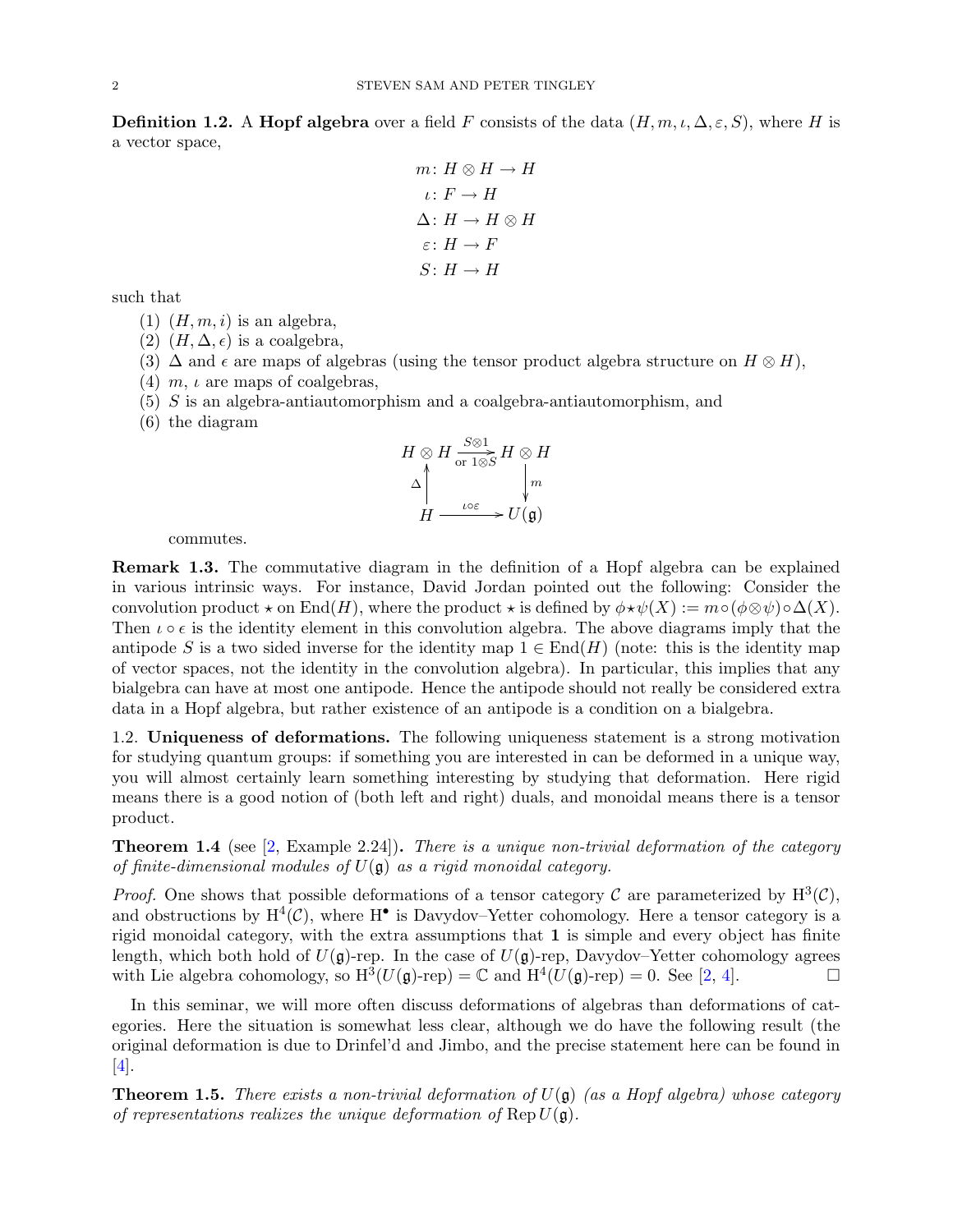Unfortunately, this deformation of  $U(\mathfrak{g})$  is not unique, in the sense that there are non-isomorphic Hopf algebras  $U_h(\mathfrak{g})$  over  $\mathbb{C}[[\hbar]]$  which are deformations of  $U(\mathfrak{g})$ . However, there are some uniqueness statements one can make:

**Theorem 1.6** (see [\[4,](#page-5-1) Theorem 5]). The deformation of  $U(\mathfrak{g})$  is unique up equivalences including isomorphism, twistings (as quasi-Hopf algebras that preserves the fact that algebras in question are Hopf algebras – this one is quite nontrivial), and change of parameter.

The interesting type of equivalence is twisting. The idea of this operation is simple: For any invertible element  $J \in U(\mathfrak{g}) \otimes U(\mathfrak{g})$ , one can try to make a new coproduct  $\Delta^J := J \Delta J^{-1}$ . The result is no longer a Hopf algebra, but if one is willing to work with quasi-Hopf algebras (i.e., Hopf algebras which are not strictly associative, but rather have a non-trivial associator map), one can modify the associator such that the result is a new quasi-Hopf algebra. In some cases the result is in fact still a strict Hopf algebra. We will not discuss the notion of twisting in detail; for our purposes, it is enough to know that there is a uniqueness statement, but that it involves a quite non-trivial notion of equivalence.

There is also another way to get a uniqueness claim, which was in fact the first uniqueness result of Drinfel'd. One introduces some extra structure, namely the Cartan involution  $E_i \leftrightarrow F_i$  of  $U(\mathfrak{g})$ . The deformation is unique if it also deforms this new structure:

**Theorem 1.7** ([\[3\]](#page-5-2), see also [\[4,](#page-5-1) Theorem 3]).  $U_{\hbar}(g)$  is the unique (up to change of deformation parameter  $\hbar$ ) Hopf-algebra deformation of  $U(\mathfrak{g})$  subject to the additional conditions

- (1)  $U_h(\mathfrak{g})$  contains a commutative sub-Hopf algebra C such that  $C/\hbar C \simeq U(\mathfrak{h})$ , where  $U(\mathfrak{h}) =$  $\langle H_i \rangle_{i \in I}$  is the universal enveloping algebra of the Cartan subalgebra of  $\mathfrak{g}$ .
- (2) C is invariant under an algebra involution  $\theta$  which is also a coalgebra anti-automorphism, and such that  $\theta$  induces the Cartan involution  $E_i \leftrightarrow F_i$  on  $U(\mathfrak{g}) = U_{\hbar}(\mathfrak{g})/\hbar U_{\hbar}(\mathfrak{g}).$

1.3. How deformations can look different. Having made some uniqueness statements, let us consider how deformations of  $U(\mathfrak{g})$  can look different. The idea is that of deformation quantization: going back to the original group  $G$ , a deformation of  $G$  should be a deformation of the algebra of functions on G. The deformed product  $*$  will define a Poisson bracket by  $\{f, g\} := (f * g - g * f)/\hbar$  $\pmod{\hbar}$ . If two deformations lead to non-equivalent Poisson brackets, one would think they are non-equivalent.

Transferring the notion of a Poisson bracket to  $U(\mathfrak{g})$ , one ends up with the notion of a co-Poisson Hopf algebra. This is a Hopf algebra along with an additional map  $\delta: U(\mathfrak{g}) \to U(\mathfrak{g}) \otimes U(\mathfrak{g})$ , satisfying some compatibility (see [\[1\]](#page-5-3)). Any deformation  $U_h(\mathfrak{g})$  of  $U(\mathfrak{g})$  gives rise to a co-Poisson Hopf structure by

$$
\delta(X) := \frac{\Delta(X) - \Delta^{op}(X)}{\hbar}.
$$

It turns out that one can find deformations that give rise to non-isomorphic co-Poisson Hopf structures on  $U(\mathfrak{g})$ . So, from this deformation quantization point of view, one would conclude that the deformation is non-unique. However, all such deformations will have equivalent categories of representations.

1.4. How is the deformed category of  $U(\mathfrak{g})$ -rep different? As a category, it is not different since algebra deformations of  $U(\mathfrak{g})$  are trivial. But as a ⊗-category (really, as a rigid monoidal category), it has changed.

To see this, look at  $V \otimes W$  and  $W \otimes V$ . These are always isomorphic. Over  $U(\mathfrak{g})$ , the isomorphism is just the flip map. So, we get an action of the symmetric group  $S_n$  on tensor product  $V_1 \otimes \cdots \otimes V_n$  of representations of (g) by switching orders. Over  $U_{\hbar}(g)$ , there is an isomorphism  $V \otimes W \to \sigma^{br}(W \otimes$ V), but it is not flip on the underlying vector spaces. However, one can choose a natural family of such isomorphism such that the action of the braid group  $Br_n$  on tensor products  $V_1 \otimes \cdots \otimes V_n$  of representations of  $U)q(\mathfrak{g})$ . In fact, one just needs to check the braid relation. See Figure [1.](#page-3-0)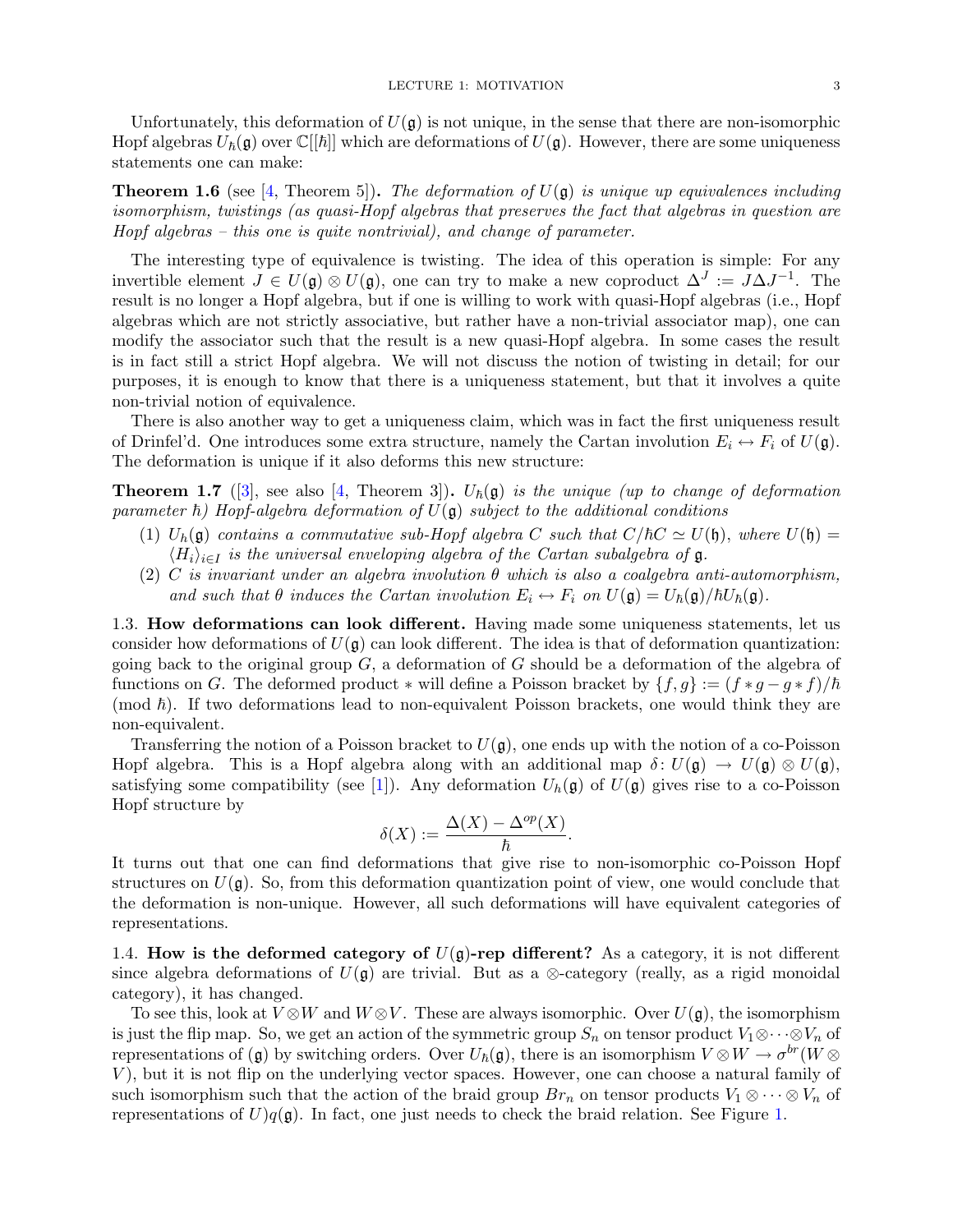

<span id="page-3-0"></span>FIGURE 1. The braid relation. The crossing should be interpreted as an isomorphism from a tensor product of two representations to the tensor product in the other order.

The appearance of the braid group suggests connections to knot theory. In fact, this leads to the celebrated quantum group knot invariants, although there is still some work to do.

## 2. Towards crystals

2.1. Drinfeld–Jimbo quantum groups. Let  $A = (a_{i,j})$  be the Cartan matrix for  $\mathfrak{g}$ . For  $U(\mathfrak{g})$ , have Chevalley generators  $E_i$ ,  $F_i$ , and  $H_i$  with relations

$$
[H_i, E_j] = a_{i,j}E_j
$$
  
\n
$$
[H_i, F_j] = -a_{i,j}F_j
$$
  
\n
$$
[E_i, F_j] = \delta_{i,j}H_i
$$
  
\n
$$
ad(E_i)^{1-a_{i,j}}E_j = 0
$$
  
\n
$$
ad(F_i)^{1-a_{i,j}}F_j = 0.
$$

The comultiplication  $\Delta$  is given by

$$
H_i \mapsto H_i \otimes 1 + 1 \otimes H_i
$$
  
\n
$$
E_i \mapsto E_i \otimes 1 + 1 \otimes E_i
$$
  
\n
$$
F_i \mapsto F_i \otimes 1 + 1 \otimes F_i.
$$

Let us not consider the antipode for now, as it is in fact determined by the other data.

Let D be the diagonal matrix such that DA is symmetric, and  $d_i = D_{i,i}$ . Now  $U_{\hbar}(\mathfrak{g})$  has the same generators with deformed relations:

$$
[H_i, E_j] = a_{i,j} E_j
$$
  
\n
$$
[H_i, F_j] = -a_{i,j} F_j
$$
  
\n
$$
[E_i, F_j] = \delta_{i,j} \frac{\exp(d_i \hbar H_i) - \exp(-d_i \hbar H_i)}{\exp(d_i \hbar) - \exp(-d_i \hbar)}
$$
  
\n
$$
\sum_{k=0}^{1-a_{i,j}} \begin{bmatrix} 1 - a_{i,j} \\ k \end{bmatrix}_{\exp(d_i \hbar)} E_i^k E_j E_i^{1-a_{i,j} - k} = 0
$$
  
\n
$$
\sum_{k=0}^{1-a_{i,j}} \begin{bmatrix} 1 - a_{i,j} \\ k \end{bmatrix}_{\exp(d_i \hbar)} F_i^k F_j F_i^{1-a_{i,j} - k} = 0.
$$

Here  $\begin{bmatrix} n \\ n \end{bmatrix}$ k 1 q is the  $q$ -binomial coefficient, which is just a polynomial in  $q$ .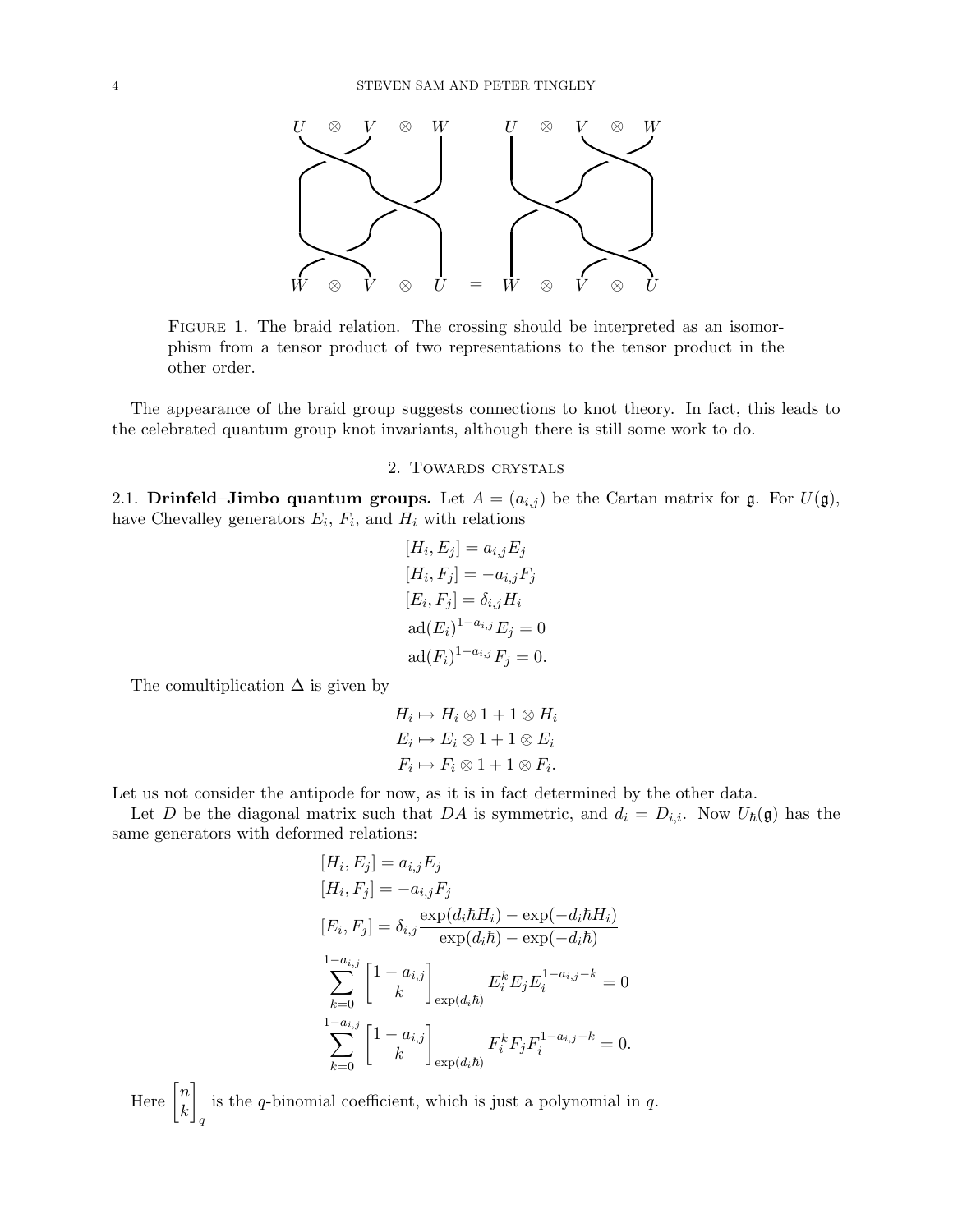The comultiplication  $\Delta$  is given by

$$
H_i \mapsto H_i \otimes 1 + 1 \otimes H_i
$$
  
\n
$$
E_i \mapsto E_i \otimes \exp(d_i \hbar H_i) + 1 \otimes E_i
$$
  
\n
$$
F_i \mapsto F_i \otimes 1 + \exp(-d_i \hbar H_i) \otimes F_i.
$$

Remark 2.1. This looks non-trivial as a deformation of an algebra structure, but as discussed above it must be isomorphic to the trivial deformation. But, in most cases, no explicit isomorphism is known! Stated another way, no one knows how to write down the coproduct structure if we don't change the multiplication rules (although this can be done for  $\mathfrak{sl}_2$ ).

We want to be able to specialize  $\hbar$  to numbers, but we can't because we have to worry about convergence. So we renormalize. Let  $q = \exp(\hbar)$ . For now, assume  $d_i = 1$  for simplicity (simplylaced case). Also let  $K_i = \exp(\hbar H_i)$ , which we can think of as " $q^{H_i}$ ". We get a new algebra with generators  $E_i, F_i, K_i^{\pm 1}$ , and relations

$$
K_i K_i^{-1} = 1
$$
  
\n
$$
K_i K_j = K_j K_i
$$
  
\n
$$
[H_i, E_j] = a_{i,j} E_j
$$
  
\n
$$
[H_i, F_j] = -a_{i,j} F_j
$$
  
\n
$$
[E_i, F_j] = \delta_{i,j} \frac{K_i - K_i^{-1}}{q - q^{-1}}
$$
  
\n
$$
\sum_{k=0}^{1-a_{i,j}} \begin{bmatrix} 1 - a_{i,j} \\ k \end{bmatrix}_q E_i^k E_j E_i^{1-a_{i,j} - k} = 0
$$
  
\n
$$
\sum_{k=0}^{1-a_{i,j}} \begin{bmatrix} 1 - a_{i,j} \\ k \end{bmatrix}_q F_i^k F_j F_i^{1-a_{i,j} - k} = 0.
$$

and the comultiplication becomes

$$
H_i \mapsto H_i \otimes 1 + 1 \otimes H_i
$$
  
\n
$$
E_i \mapsto E_i \otimes K_i + 1 \otimes E_i
$$
  
\n
$$
F_i \mapsto F_i \otimes 1 + K_i^{-1} \otimes F_i.
$$

Now everything is defined over  $\mathbf{Z}[q, q^{-1}, (q - q^{-1})^{-1}]$ . However, essentially because we were forced to introduce the generators  $K_i$ , this is no longer a deformation of  $U(\mathfrak{g})$ . However, it has many of the properties of a deformation.

The goal of the theory of crystals is to "draw" a highest weight representation of  $U_q(\mathfrak{g})$  (in the limit at  $q \to \infty$ ) as a colored directed graph.